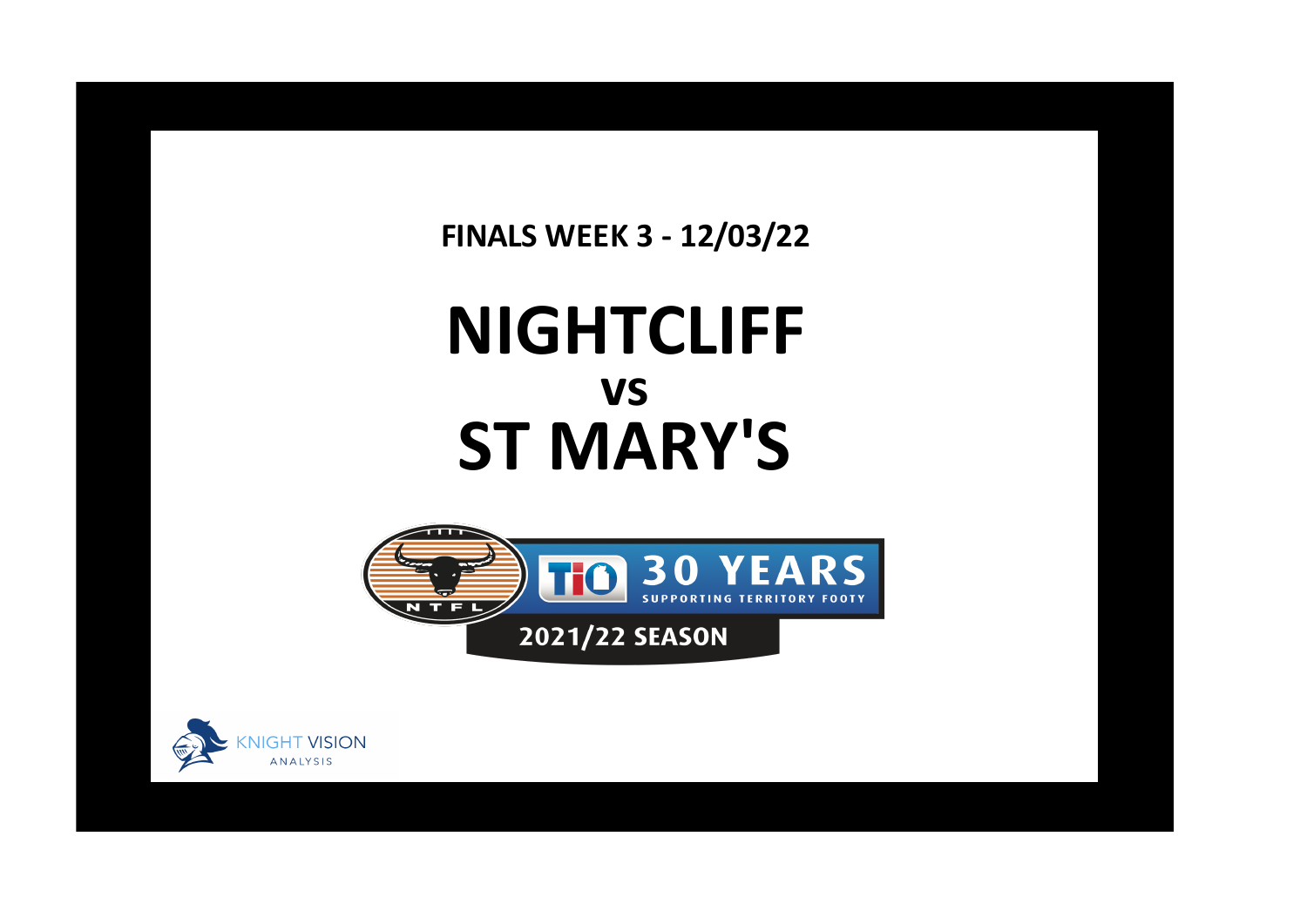|      |                | <b>Nightcliff</b>       |                         |              |                          |              |                         | St Mary's      |                |                         | <b>Differential</b> |                |                |                |              |  |  |
|------|----------------|-------------------------|-------------------------|--------------|--------------------------|--------------|-------------------------|----------------|----------------|-------------------------|---------------------|----------------|----------------|----------------|--------------|--|--|
| Q1   | Q <sub>2</sub> | Q <sub>3</sub>          | Q4                      | <b>TOTAL</b> |                          | Q1           | Q <sub>2</sub>          | Q <sub>3</sub> | Q <sub>4</sub> | <b>TOTAL</b>            | Q1                  | Q <sub>2</sub> | Q <sub>3</sub> | Q <sub>4</sub> | <b>TOTAL</b> |  |  |
| 45   | 34             | 40                      | 34                      | 153          | <b>Kicks</b>             | 38           | 53                      | 46             | 59             | 196                     | $+7$                | $-19$          | -6             | $-25$          | $-43$        |  |  |
| 26   | 23             | 17                      | 16                      | 82           | <b>Handballs</b>         | 25           | 18                      | 17             | 23             | 83                      | $+1$                | $+5$           | $\mathbf{0}$   | $-7$           | $-1$         |  |  |
| 71   | 57             | 57                      | 50                      | 235          | <b>Disposals</b>         | 63           | 71                      | 63             | 82             | 279                     | $+8$                | $-14$          | $-6$           | $-32$          | $-44$        |  |  |
| 1.73 | 1.48           | 2.35                    | 2.13                    | 1.87         | <b>K:H Ratio</b>         | 1.52         | 2.94                    | 2.71           | 2.57           | 2.36                    | $+0.21$             | $-1.47$        | $-0.35$        | $-0.44$        | $-0.50$      |  |  |
| 49%  | 56%            | 50%                     | 62%                     | 54%          | Kick Eff. %              | 61%          | 68%                     | 70%            | 75%            | 69%                     | $-12%$              | $-12%$         | $-20%$         | $-13%$         | $-15%$       |  |  |
| 77%  | 57%            | 71%                     | 88%                     | 72%          | <b>Handball Eff. %</b>   | 68%          | 78%                     | 59%            | 78%            | 71%                     | +9%                 | $-21%$         | $+12%$         | $+9%$          | $+1%$        |  |  |
| 4    | 9              | $\overline{\mathbf{z}}$ | 4                       | 24           | <b>Clangers</b>          | 6            | 6                       | 4              | 4              | 20                      | $-2$                | $+3$           | $+3$           | $\mathbf 0$    | $+4$         |  |  |
| 38   | 32             | 25                      | 22                      | 117          | <b>Cont. Poss</b>        | 26           | 34                      | 35             | 32             | 127                     | $+12$               | $-2$           | $-10$          | $-10$          | $-10$        |  |  |
| 29   | 25             | 32                      | 29                      | 115          | <b>Unc. Poss</b>         | 37           | 36                      | 28             | 49             | 150                     | $-8$                | $-11$          | $+4$           | $-20$          | $-35$        |  |  |
| 8    | 8              | 18                      | 9                       | 43           | <b>Marks</b>             | 9            | 20                      | 13             | 18             | 60                      | $-1$                | $-12$          | $+5$           | $-9$           | $-17$        |  |  |
| 6    | 7              | 16                      | 8                       | 37           | <b>Unc. Marks</b>        | 9            | 16                      | 12             | 16             | 53                      | $-3$                | $-9$           | $+4$           | $-8$           | $-16$        |  |  |
| 2    | 1              | $\overline{2}$          | 1                       | 6            | <b>Cont. Marks</b>       | 0            | 4                       | 1              | $\mathbf{2}$   | $\overline{\mathbf{z}}$ | $+2$                | $-3$           | $+1$           | $-1$           | $-1$         |  |  |
| 4    | 3              | $\overline{2}$          | 3                       | 12           | <b>Int. Marks</b>        | 1            | 4                       | 4              | 1              | 10                      | $+3$                | $-1$           | $-2$           | $+2$           | $+2$         |  |  |
| 1    | $\overline{2}$ | $\mathbf{1}$            | 0                       | 4            | <b>F50 Marks</b>         | 1            | 3                       | $\overline{2}$ | 1              | $\overline{7}$          | $\mathbf{0}$        | $-1$           | $-1$           | $-1$           | $-3$         |  |  |
| 16   | 10             | 11                      | 14                      | 51           | <b>Handball Receives</b> | 16           | 12                      | 10             | 17             | 55                      | $\Omega$            | $-2$           | $+1$           | $-3$           | $-4$         |  |  |
| 28   | 27             | 20                      | 17                      | 92           | <b>Groundball Gets</b>   | 24           | 25                      | 30             | 26             | 105                     | $+4$                | $+2$           | $-10$          | $-9$           | $-13$        |  |  |
| 9    | 12             | 11                      | 9                       | 41           | <b>Hitouts</b>           | 8            | $\overline{\mathbf{z}}$ | 4              | 3              | 22                      | $+1$                | $+5$           | $+7$           | $+6$           | $+19$        |  |  |
| 11   | 4              | 5                       | 9                       | 29           | <b>Clearances</b>        | 7            | 12                      | 9              | 3              | 31                      | $+4$                | $-8$           | $-4$           | $+6$           | $-2$         |  |  |
| 16   | 19             | 17                      | 11                      | 63           | <b>Tackles</b>           | 23           | 16                      | 12             | 8              | 59                      | $-7$                | $+3$           | $+5$           | $+3$           | $+4$         |  |  |
| 10   | 5              | 8                       | 5                       | 28           | <b>One Percenters</b>    | 14           | 8                       | 6              | 9              | 37                      | $-4$                | $-3$           | $+2$           | $-4$           | $-9$         |  |  |
| 3    | $\overline{2}$ | 5                       | $\overline{\mathbf{3}}$ | 13           | <b>Spoils</b>            | 9            | 6                       | 3              | 9              | 27                      | $-6$                | $-4$           | $+2$           | $-6$           | $-14$        |  |  |
| 8    | 4              | 5                       | 7                       | 24           | <b>Frees For</b>         | 5            | 5                       | 4              | 9              | 23                      | $+3$                | $-1$           | $+1$           | $-2$           | $+1$         |  |  |
| 5    | 5              | 4                       | 9                       | 23           | <b>Frees Against</b>     | 8            | 4                       | 5              | $\overline{7}$ | 24                      | $-3$                | $+1$           | $-1$           | $+2$           | $-1$         |  |  |
| 11   | 9              | 9                       | 14                      | 43           | Inside 50s               | 13           | 12                      | 13             | 13             | 51                      | $-2$                | $-3$           | $-4$           | $+1$           | $-8$         |  |  |
| 9    | 8              | 8                       | 10                      | 35           | <b>Rebound 50s</b>       | 8            | $\overline{\mathbf{z}}$ | 9              | 15             | 39                      | $+1$                | $+1$           | $-1$           | $-5$           | $-4$         |  |  |
| 55%  | 44%            | 22%                     | 21%                     | 35%          | Score / I50 %            | 46%          | 42%                     | 54%            | 38%            | 45%                     | $+8%$               | $+3%$          | $-32%$         | $-17%$         | $-10%$       |  |  |
| 3    | 2              | $\mathbf 0$             | $\mathbf{0}$            | 5            | <b>Goals</b>             | 4            | 3                       | 5              | 3              | 15                      | $-1$                | $-1$           | $-5$           | $-3$           | $-10$        |  |  |
| 3    | 2              | 2                       | 3                       | 10           | <b>Behinds</b>           | $\mathbf{2}$ | $\overline{2}$          | $\overline{2}$ | $\mathbf{2}$   | 8                       | $+1$                | $\Omega$       | $\Omega$       | $+1$           | $+2$         |  |  |
| 21   | 14             | $\mathbf{2}$            | 3                       | 40           | <b>Score</b>             | 26           | 20                      | 32             | 20             | 98                      | $-5$                | $-6$           | $-30$          | $-17$          | $-58$        |  |  |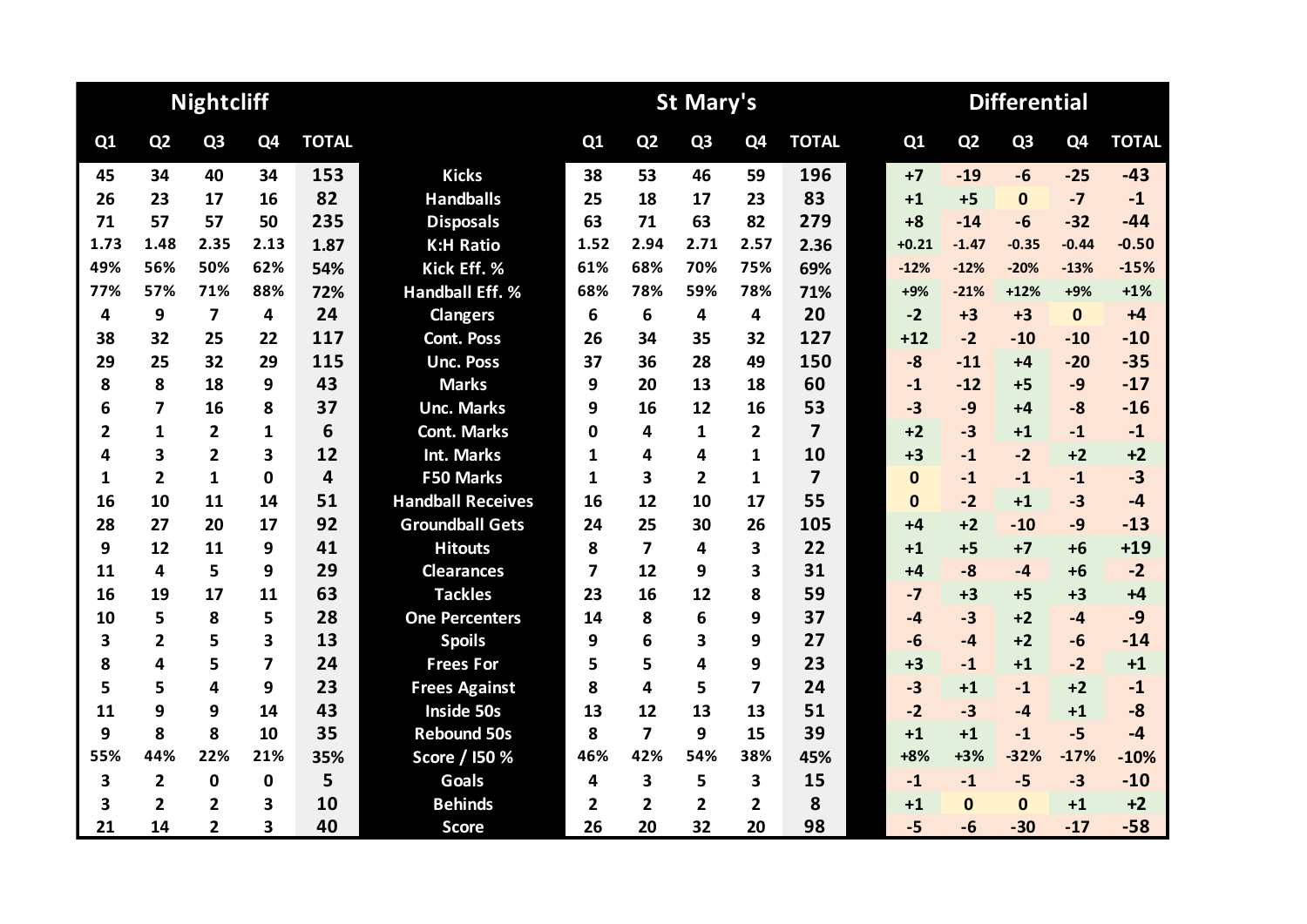|                     |     |              |     |      |             |    |       |           |       |                |      |                    | <b>Nightcliff</b>     |    |       |              |      |      |    |           |      |    |            |                |       |                           |               |
|---------------------|-----|--------------|-----|------|-------------|----|-------|-----------|-------|----------------|------|--------------------|-----------------------|----|-------|--------------|------|------|----|-----------|------|----|------------|----------------|-------|---------------------------|---------------|
| <b>Player</b>       | К   | н            | D   |      | KE% HE% CLG |    | CP    | <b>UP</b> | M     | UM             | CM   |                    | IM F50M HR GBG HO CLR |    |       |              |      | т    | 1% | <b>SP</b> | FF   | FA | <b>150</b> | <b>R50</b>     | G     | В                         | <b>SA</b>     |
| 18 T North          | 15  | 8            | 23  | 80%  | 75%         | З  | 12    | 10        | 4     | 4              | 0    | 1                  | 0                     | 5  | 11    | 0            |      | 9    | 0  | 0         | 1    | 0  | 4          | 4              | 0     | 0                         | 1             |
| 23 B Filo           | 12  | 8            | 20  | 58%  | 50%         |    | 11    | 8         | 3     | 3              | 0    | 0                  | 0                     | 5  | 11    | 0            | 5    |      | 0  | 0         | 0    | 1  | 6          |                | 0     | 1                         | 1             |
| 10 C I lett         | 15  | 4            | 19  | 40%  | 75%         | 0  | 10    | 9         | 5     | 5              | 0    | 2                  | 1                     | 2  | 8     | 0            | 3    | 1    |    | 0         | 2    | 5  | 4          |                | 0     | 1                         | 1             |
| 17 S Harper         | 7   | 9            | 16  | 86%  | 89%         | 0  | 8     | 8         | 3     | 3              | 0    | 0                  | 0                     | 3  | 7     | 0            | 2    | 3    |    | 0         | 1    | 0  |            | 1              | 0     | 0                         | 1             |
| 22 D Bowles         | 11  | 5            | 16  | 64%  | 80%         | 3  | 8     | 8         | 1     | 1              | 0    | 1                  | 0                     | 5  | 5     | 2            |      | 2    | 4  | 3         | 3    | 1  | 2          | 8              | 0     | 0                         | 0             |
| 09 R Nyhuis         | 12  | $\mathbf{1}$ | 13  | 58%  | 100%        | 1  | 8     | 5         | 4     | 2              | 2    | 4                  | 0                     | 2  | 4     | 0            | 0    | 3    | 3  | 3         | 2    | 2  | 2          | 2              | 0     | 0                         | 0             |
| 11 P Wills          | 10  | 3            | 13  | 40%  | 67%         | 2  | 8     | 5         | 1     | 1              | 0    | 0                  | 0                     | 4  | 6     | 0            | 2    | 3    | 0  | 0         | 3    | 0  | 0          | $\overline{2}$ | 0     | $\mathbf{1}$              | 0             |
| 12 Joel Budarick    | 6   |              | 13  | 50%  | 71%         | 1  | 6     | 8         | 3     | 3              | 0    | 0                  | 0                     | 5  | 5     | 0            | 1    | 6    | 1  | 1         | 1    | 0  | 1          | 3              | 0     | 0                         | 0             |
| 14 N Brown          | 7   | 5            | 12  | 43%  | 60%         | 2  | 8     | 4         | 2     | $\overline{2}$ | 0    | 1                  | 0                     | 2  | 6     | 0            | 0    | 3    | 1  | 0         | 2    | 1  | 0          | 4              | 0     | 0                         | 0             |
| 27 D Butcher        | 7   | 4            | 11  | 29%  | 100%        | 1  | 2     | 9         | 4     | 4              | 0    | 0                  | 0                     | 4  | 2     | 0            | 0    | 2    | 2  | 0         | 0    | 1  | 1          | 2              | 0     | 0                         | 0             |
| 31 B Edwards        | 9   | 2            | 11  | 44%  | 50%         | 2  | 4     | 6         | 2     | 2              | 0    | 0                  | 0                     | 1  | 4     | 0            | 2    | 5    | 0  | 0         | 0    | 1  |            | 0              | 0     | 0                         | 1             |
| 01 R Mu             | 3   | 6            | 9   | 0%   | 50%         | 2  | 6     | 3         | 0     | 0              | 0    | 0                  | 0                     | 1  | 6     | 0            | 3    | 3    | 0  | 0         | 0    | 1  | 2          | 0              | 0     | 0                         | 1             |
| 25 J Butcher        | 7   | 2            | 9   | 43%  | 50%         | 0  | 5     | 4         | 3     | 1              | 2    | 0                  | 3                     | 3  | 2     | 1            | 0    | 1    | 0  | 0         | 1    | 0  |            | 0              | 3     | 2                         | 0             |
| 28 K Emery          | 5   | 3            | 8   | 60%  | 100%        |    | 5     | 3         | 0     | 0              | 0    | 0                  | 0                     | 0  | 3     | 0            | 0    | 6    |    | 1         | 3    | 2  | 0          | 1              | 0     | 0<br><b>TOTAL CONTROL</b> | 0<br>mmmm     |
| 33 S Wilson         | 3   | 4            |     | 67%  | 100%        | O  | 2     | 5         | 2     | 2              | 0    | 0<br>ana ana am    | 0                     | 2  | 2     | 0            | 0    | O    |    | 0         | 0    |    | 2          | 0              | 1     | 0<br>www.www.ww           | 1             |
| 37 Z Derksen        | 5   |              | 6   | 20%  | 100%        | 2  |       | 3         | O     | 0              | 0    | 0<br><b>TOO OO</b> | 0                     | 2  |       | 12<br>an ana |      |      |    | O         | Ω    |    | 3          | 0              | O     | 1<br>an an an             | 0<br>ommon o  |
| 03 J Peris          | 2   | 3            | 5   | 0%   | 67%         | 1  | 3     | 2         | 1     | 1              | 0    | 0                  | 0                     | 1  | 3     | 0            | 0    | 3    |    | 0         | 0    | 2  |            | 1              | 0     | 0<br><b>Services</b>      | 0<br>anana an |
| 05 J Jones          | 4   |              | 5   | 100% | 0%          |    | 3     |           | O     | 0              | 0    | 0                  | 0                     | 0  | 2     | 0            | 0    |      |    |           |      | 2  | 0          | 2              | 0     | 0                         | 0             |
| 20 T Melville       | 3   | 2            | 5   | 67%  | 0%          | 0  | 2     | 3         | 2     | 2              | 0    | 1                  | 0                     | 0  | 2     | 0            | 0    | 0    | O  | 0         | 0    | 0  | 2          | 0              | 0     | 1                         | 1             |
| 30 J Bowen          | 3   | 2            | 5   | 67%  | 100%        |    | 3     |           | 2     | 1              | 1    | 1                  | 0                     | 1  | 1     | 26           | 1    | 1    | 2  | 1         | 1    | 0  | 1          | 0              | 1     | 0                         | 0             |
| 04 Jess Budarick    | 2   | 2            | 4   |      | 50% 100%    | 0  | 1     | 4         | 0     | 0              | 0    | 0                  | 0                     | 3  | 1     | 0            | 1    | 8    | 1  | 0         | 0    | 1  | 3          | 0              | 0     | 0                         | 0             |
| 08 D Keast          | 3   | 0            | 3   |      | 33% #####   | 0  | 1     | 2         | 1     | 0              | 1    | 1                  | 0                     | 0  | 0     | 0            | 0    | 1    | 4  | 3         | 0    | 1  | 0          | 3              | 0     | 0                         | 0             |
|                     |     |              |     |      |             |    |       |           |       |                |      |                    |                       |    |       |              |      |      |    |           |      |    |            |                |       |                           |               |
| <b>NFC</b>          | 153 | 82           | 235 | 54%  | 72%         | 24 | 117   | 115       | 43    | 37             | 6    | 12                 | 4                     | 51 | 92    | 41           | 29   | 63   | 28 | 13        | 24   | 23 | 43         | 35             | 5     | 10                        | 8             |
| <b>SMFC</b>         | 196 | 83           | 279 |      | 69% 71%     | 20 | 127   | 150       | 60    | 53             | 7    | 10                 | 7                     | 55 | 105   | 22           | 31   | 59   | 37 | 27        | 23   | 24 | 51         | 39             | 15    | 8                         | 12            |
| <b>Differential</b> | -43 | -1           | -44 | -15% | $+1%$       | +4 | $-10$ | $-35$     | $-17$ | $-16$          | $-1$ | $+2$               | $-3$                  | -4 | $-13$ | $+19$        | $-2$ | $+4$ | -9 | -14       | $+1$ | -1 | -8         | -4             | $-10$ | $+2$                      | -4            |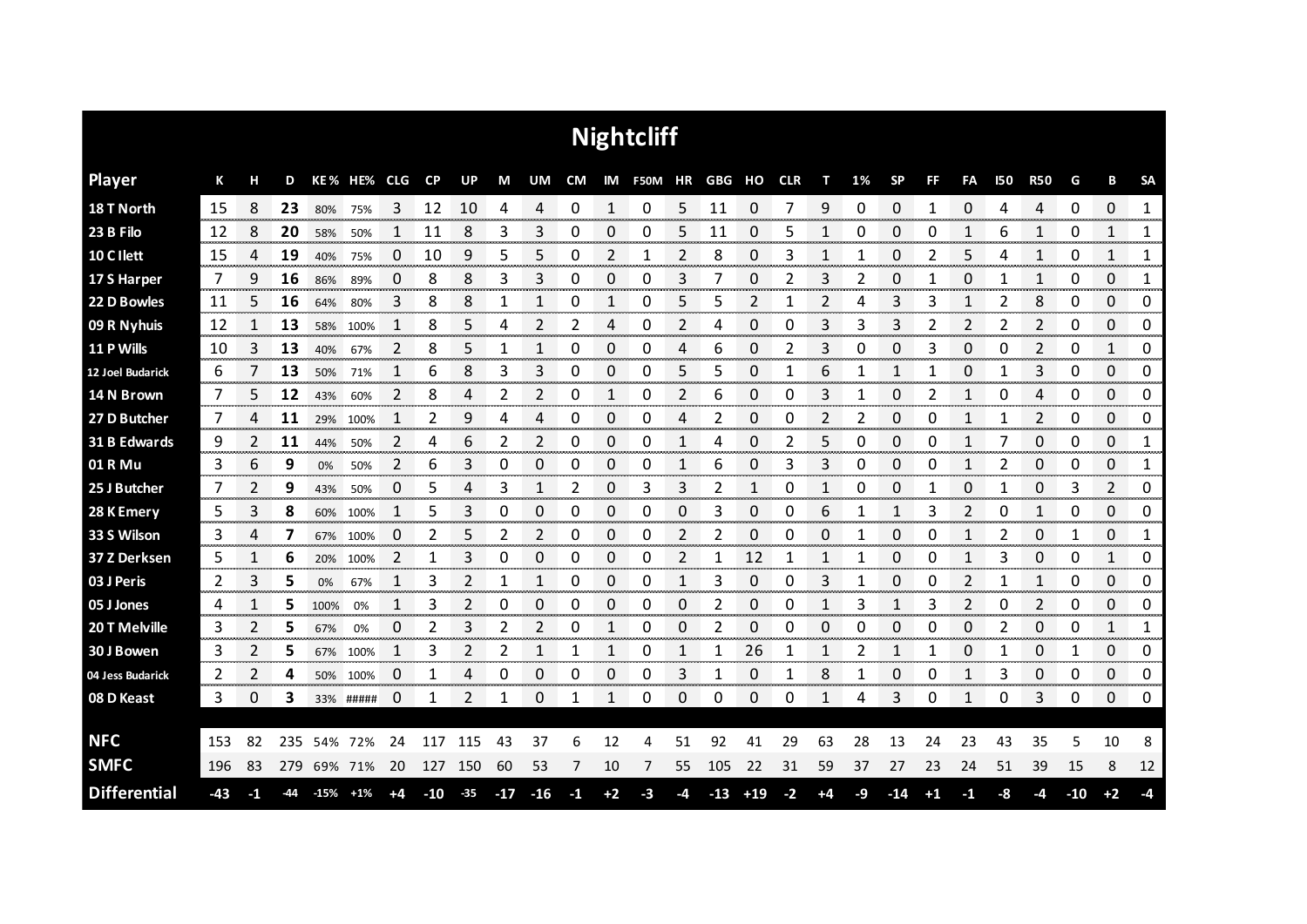|                      |     |      |       |        |             |                |       |       |       |       |           |      | <b>St Mary's</b> |      |        |       |            |    |      |                |    |      |            |                |       |                 |               |
|----------------------|-----|------|-------|--------|-------------|----------------|-------|-------|-------|-------|-----------|------|------------------|------|--------|-------|------------|----|------|----------------|----|------|------------|----------------|-------|-----------------|---------------|
| <b>Player</b>        | К   | н    | D     |        | KE% HE% CLG |                | CP    | UP    | M     | UM    | <b>CM</b> |      | IM F50M HR       |      | GBG HO |       | <b>CLR</b> | т  | 1%   | <b>SP</b>      | FF | FA   | <b>I50</b> | <b>R50</b>     | G     | В               | <b>SA</b>     |
| 17 J Smithson        | 17  | 11   | 28    | 47%    | 64%         | 0              | 16    | 12    | 4     | 4     | 0         | 0    | 0                | 6    | 15     | 0     | 7          | 4  | 1    | 0              | 3  | 0    | 6          | $\overline{2}$ | 0     | 0               | 0             |
| 33 L Jellyman-Turner | 20  | 3    | 23    | 55%    | 67%         | 3              | 6     | 15    | 4     | 4     | 0         | 0    | 0                | 8    | 6      | 0     | 4          | 2  | 4    | 2              |    | 1    | 5          | 4              | 0     | 2               | 0             |
| 04 N Paredes         | 11  | 10   | 21    | 45%    | 80%         | $\overline{2}$ | 15    | 6     | 1     | 1     | 0         | 0    | 0                | 1    | 13     | 0     | 5          | 5  | 0    | 0              | 2  | 0    | 4          | 3              | 0     | 0               | 2             |
| 09 D Landt           | 17  | 2    | 19    | 71%    | 50%         | 0              | 12    |       | 3     | 2     | 1         | 0    | 0                | 4    | 10     | 0     |            | 10 | 2    | 0              | 1  | 2    |            | 0              | 1     | 3               | 3             |
| 30 M Green           | 13  | 6    | 19    | 85%    | 83%         | 1              | 5     | 14    | 7     | 6     | 1         | 2    | 0                | 3    | 4      | 0     | 0          | 1  | 4    | 4              | 0  | 0    | 0          | 8              | 0     | 0               | 0             |
| 01 Jacob Long        | 12  | 4    | 16    | 83%    | 100%        | 0              | 4     | 12    | 4     | 4     | 0         | 0    | 0                | 5    | 4      | 0     | 2          | 0  | 1    | 1              | 1  | 1    | 2          | 3              | 1     | 1               | 0             |
| 05 K Parnell         | 11  | 4    | 15    | 82%    | 75%         | 0              | 1     | 13    | 6     | 6     | 0         | 3    | 0                | 2    | 1      | 0     | 0          | 0  | 2    | $\overline{2}$ |    | 0    | 1          | 7              | 0     | 0               | 0             |
| 34 A Heppell         | 12  | 3    | 15    | 75%    | 100%        | 2              | 12    | 4     | 2     | 2     | 0         | 1    | 0                | 2    | 11     | 0     | 2          | 4  | 2    | 2              |    | 2    | 3          | 6              | 2     | 0               | 0             |
| 40 J Kluske          | 12  | 3    | 15    | 83%    | 100%        | 0              | 12    |       | 3     | 3     | 0         | 0    | 0                | 2    | 9      | 0     | 3          | 3  | 0    | 0              | 3  | 4    | 4          | 1              | 2     | 0               | 0             |
| 11 N Yarran          | 12  | 2    | 14    | 67%    | 50%         | 1              | 5     | 8     | 2     | 2     | 0         | 0    | 0                | 3    | 3      | 0     | 0          | 5  | 0    | 0              | 2  | 0    | Δ          | 1              | 1     | 0               | 1             |
| 22 G McMurtrie       | 7   |      | 14    | 57%    | 71%         | 4              | 5     | 10    | 5     | 5     | 0         | 3    | 0                | 4    | 5      | 0     | 1          | 1  |      | 1              | 0  | 3    |            | 0              | 0     | 0               | 0             |
| 10 S Rioli           | 7   | 3    | 10    | 86%    | 100%        | 0              | 6     | 3     | 1     | 1     | 0         | 0    | 0                | 1    | 5      | 0     |            | 1  | 0    | 0              |    | 2    |            | 0              | 2     | 1               | 3             |
| 14 J Robinson        | 5   | 4    | 9     | 80%    | 50%         | 0              | 1     |       | 1     | 0     | 1         | 0    | 0                | 3    | 0      | 0     | 0          | 4  |      | 4              | 0  | 1    | 2          | 0              | 1     | 0               | 1             |
| 12 J Salmon          | 6   | 2    | 8     | 67%    | 100%        |                | 4     | Δ     | 2     | 1     | 1         | 0    | 2                | 2    | 3      | 0     | 0          | 3  | Ω    | 0              | 0  | 3    | 3          | 0              | 1     | 0               | 1<br>manan m  |
| 27 G Gallus          | 4   | 4    | 8     | 75%    | 50%         |                | 4     | 4     | 2     | 2     | 0         | 1    | 0                | 2    | 3      | 0     | 0          |    | 3    | 3              |    | 0    |            | 1<br>anan mas  | 0     | 0<br>an an an a | 0<br>anana an |
| 31 Z Robinson        | 7   | 1    | 8     | 86%    | 0%          |                | 3     | 4     | 2     | 2     | 0         | 0    | 0                | 2    | 3      | 0     |            | ь  |      |                |    | 0    | O          |                | 0     | 0               | 0<br>nn nn m  |
| 24 J Calder          | 6   | 1    | 7     | 67%    | 0%          | 1              | 5     | 2     | 5     | 2     | 3         | 0    | 4                | 0    | 1      | 1     | 0          | 0  | 0    | 0              | 1  | 0    | 2          | 0              | 4     | 1               | 0             |
| 42 B Cooke           | 2   | 5    |       | 50%    | 60%         |                | 5     |       | 1     | 1     | 0         | 0    | 1                | 0    | 5      | 0     |            | 3  | 0    | 0              | U  | 1    |            | 0              | 0     | 0               | 1             |
| 02 S Holna           | 4   |      | 6     | 75%    | 100%        | 1              | 1     | 5     | 1     | 1     | 0         | 0    | 0                | 2    |        | 0     | 0          | 0  |      | 7              | 2  | 1    | 0          | 1              | 0     | 0               | 0             |
| 23 J Toa             | 2   | 4    | 6     | 0%     | 25%         | 0              | 3     | 3     | 0     | 0     | 0         | 0    | 0                | 2    | 3      | 13    | 1          | 3  | 0    | 0              | 0  | 0    |            | 1              | 0     | 0               | 0             |
| 26 H Labastida       | 3   | 2    | 5     | 67%    | 100%        | 1              | 0     | 5     | 4     | 4     | 0         | 0    | 0                | 1    | 0      | 0     | 0          | 1  | 0    | 0              | 0  | 2    | 1          | 0              | 0     | 0               | 0             |
| 21 Braxton Ah Mat    | 3   | 0    | 3     |        | 67% #####   | 0              | 2     | 0     | 0     | 0     | 0         | 0    | 0                | 0    | 0      | 8     | 2          | 2  | 1    | 0              | 2  | 1    | -1         | 0              | 0     | 0               | 0             |
|                      |     |      |       |        |             |                |       |       |       |       |           |      |                  |      |        |       |            |    |      |                |    |      |            |                |       |                 |               |
| <b>SMFC</b>          | 196 | 83   | 279   | 69%    | 71%         | 20             | 127   | 150   | 60    | 53    |           | 10   | 7                | 55   | 105    | 22    | 31         | 59 | 37   | 27             | 23 | 24   | 51         | 39             | 15    | 8               | 12            |
| <b>NFC</b>           | 153 | 82   | 235   |        | 54% 72%     | 24             | 117   | 115   | 43    | 37    | 6         | 12   | 4                | 51   | 92     | 41    | 29         | 63 | 28   | 13             | 24 | 23   | 43         | 35             | 5     | 10              | 8             |
| <b>Differential</b>  | +43 | $+1$ | $+44$ | $+15%$ | $-1%$       | -4             | $+10$ | $+35$ | $+17$ | $+16$ | $+1$      | $-2$ | $+3$             | $+4$ | $+13$  | $-19$ | $+2$       | -4 | $+9$ | $+14$          | -1 | $+1$ | $+8$       | $+4$           | $+10$ | $-2$            | $+4$          |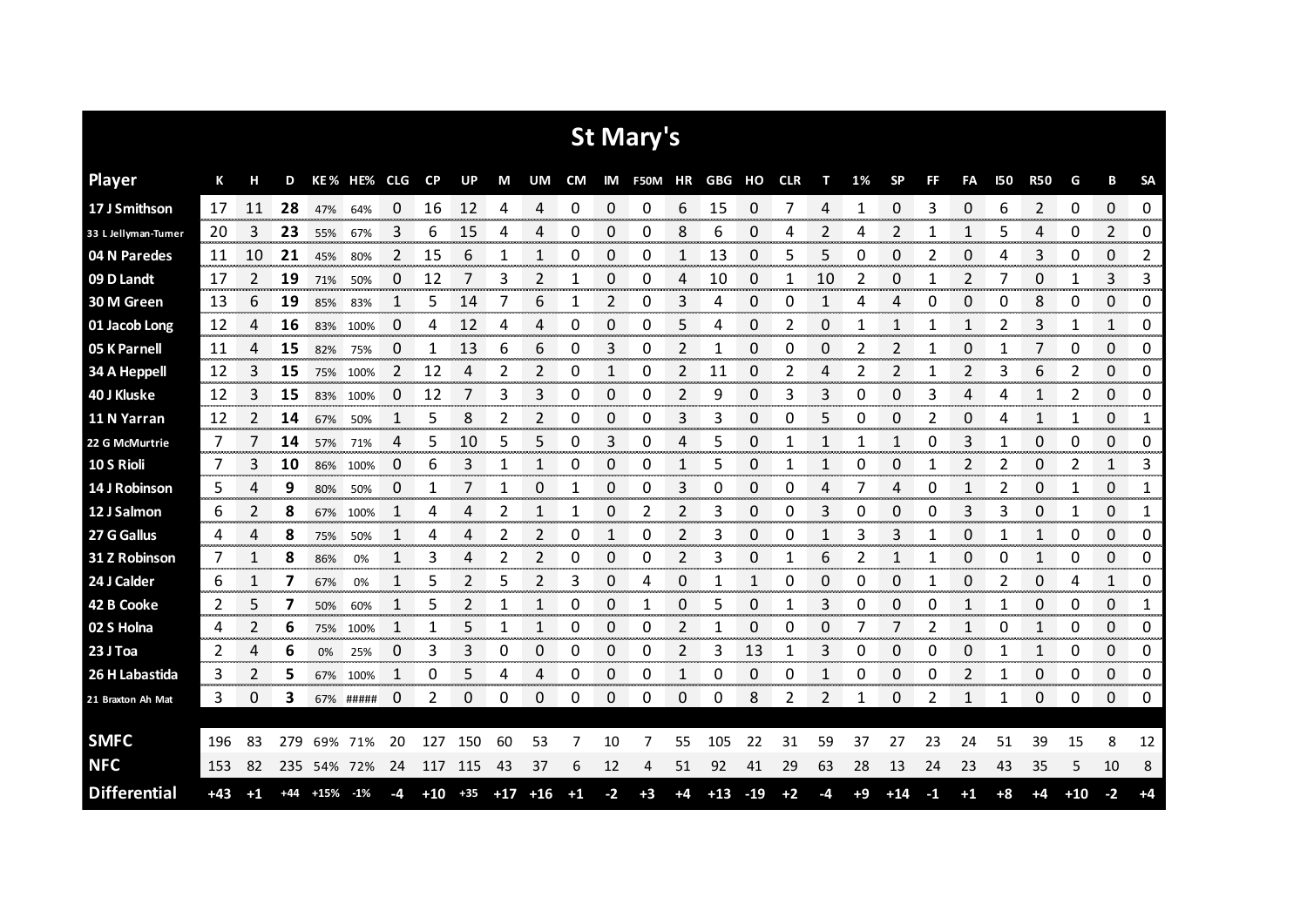|                        |            | <b>Score Sources</b> |
|------------------------|------------|----------------------|
|                        | <b>NFC</b> | <b>SMFC</b>          |
| <b>Turnover</b>        | 2.4.16     | 9.6.60               |
| <b>Stoppage</b>        | 3.5.23     | 5.2.32               |
| Kick In                | 0.1.1      | 1.0.6                |
| <b>TOTAL</b>           | 5.10.40    | 15.8.98              |
|                        |            | Defensive 50         |
| <b>Turnover</b>        | 0.0.0      | 2.2.14               |
| <b>Stoppage</b>        | 0.0.0      | 0.0.0                |
| Kick In                | 0.1.1      | 1.0.6                |
| <b>TOTAL</b>           | 0.1.1      | 3.2.20               |
|                        |            | <b>Midfield</b>      |
| <b>Turnover</b>        | 2.4.16     | 6.3.39               |
| <b>Centre Bounce</b>   | 2.1.13     | 1.0.6                |
| <b>B/ARC Stoppages</b> | 1.2.8      | 3.1.19               |
| <b>TOTAL</b>           | 5.7.37     | 10.4.64              |
|                        |            | <b>Forward 50</b>    |
| <b>Turnover</b>        | 0.0.0      | 1.1.7                |
| <b>Stoppage</b>        | 0.2.2      | 1.1.7                |
| <b>TOTAL</b>           | 0.2.2      | 2.2.14               |